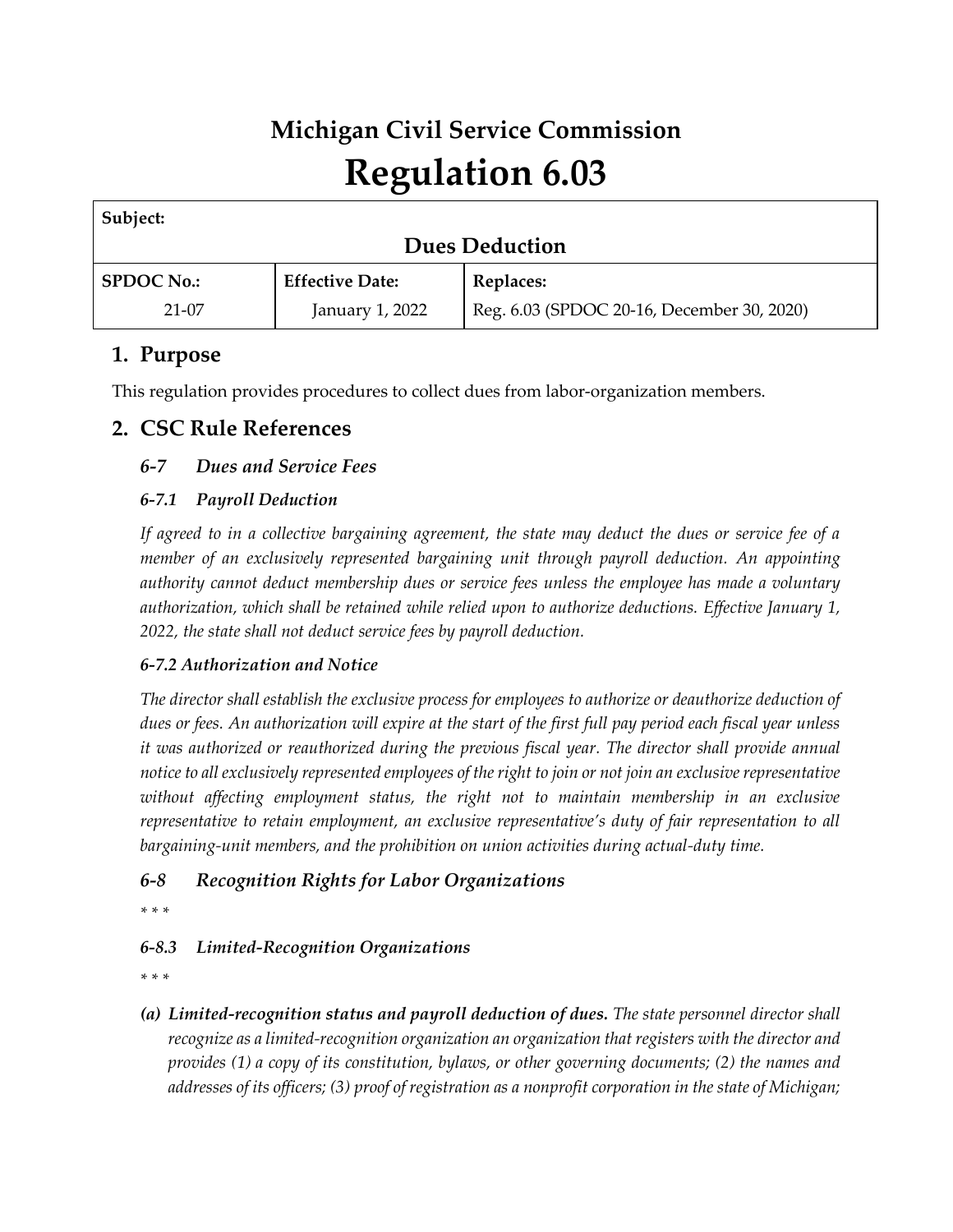*and (4) proof of membership of 50 or more excluded employees. Proof of membership must be in the form of signed membership application forms. Upon submission to the office of the state employer of 50 or more appropriate dues deduction cards, such an organization has the privilege of payroll deduction of dues for members who are excluded. An employee cannot have the privilege of payroll deduction of dues to more than one organization.*

*\* \* \** 

## **3. Definitions**

- **A. CSC Rule Definitions.**
	- *1. Exclusive representative means a labor organization granted recognition and certified as the sole representative of all employees in an appropriate unit.*
	- *2. Labor organization means an employee organization recognized by the state personnel director as (1) an exclusive representative of eligible employees or (2) a limited-recognition organization.*
	- *3. Limited-recognition organization means a labor organization recognized by the state personnel director to represent employees in nonexclusively represented positions.*

### **4. Standards**

- **A. Dues Deduction to Exclusive Representative.** If agreed to in a valid collective bargaining agreement, an exclusive representative may use payroll deduction for dues as authorized by individual members in its bargaining unit. Employees in an exclusively represented unit cannot pay dues through payroll deduction to, nor be represented by, an employee organization or agent other than the organization certified as their unit's exclusive representative.
- **B. Dues Deduction to Limited-Recognition Organization.** A limited-recognition organization, upon approval of the state employer, may use payroll deduction for dues as authorized individually by its nonexclusively represented employee members. An employee cannot deduct and remit dues from earnings to multiple organizations.

#### **C. Employee Deductions.**

- 1. **Payroll Deduction Authorization.** An exclusively represented employee who intends to pay member dues or a NERE who intends to pay dues to a limited-recognition organization by payroll deduction must authorize the deduction in HRMN using HR Self Service before any payment can be made. Valid payroll deduction cards in effect on December 31, 2018, provide authorization for continued deduction, subject to required reauthorization.
- 2. **Employee Cancellation.** An employee may cancel payroll deduction of dues anytime in HRMN using HR Self Service.